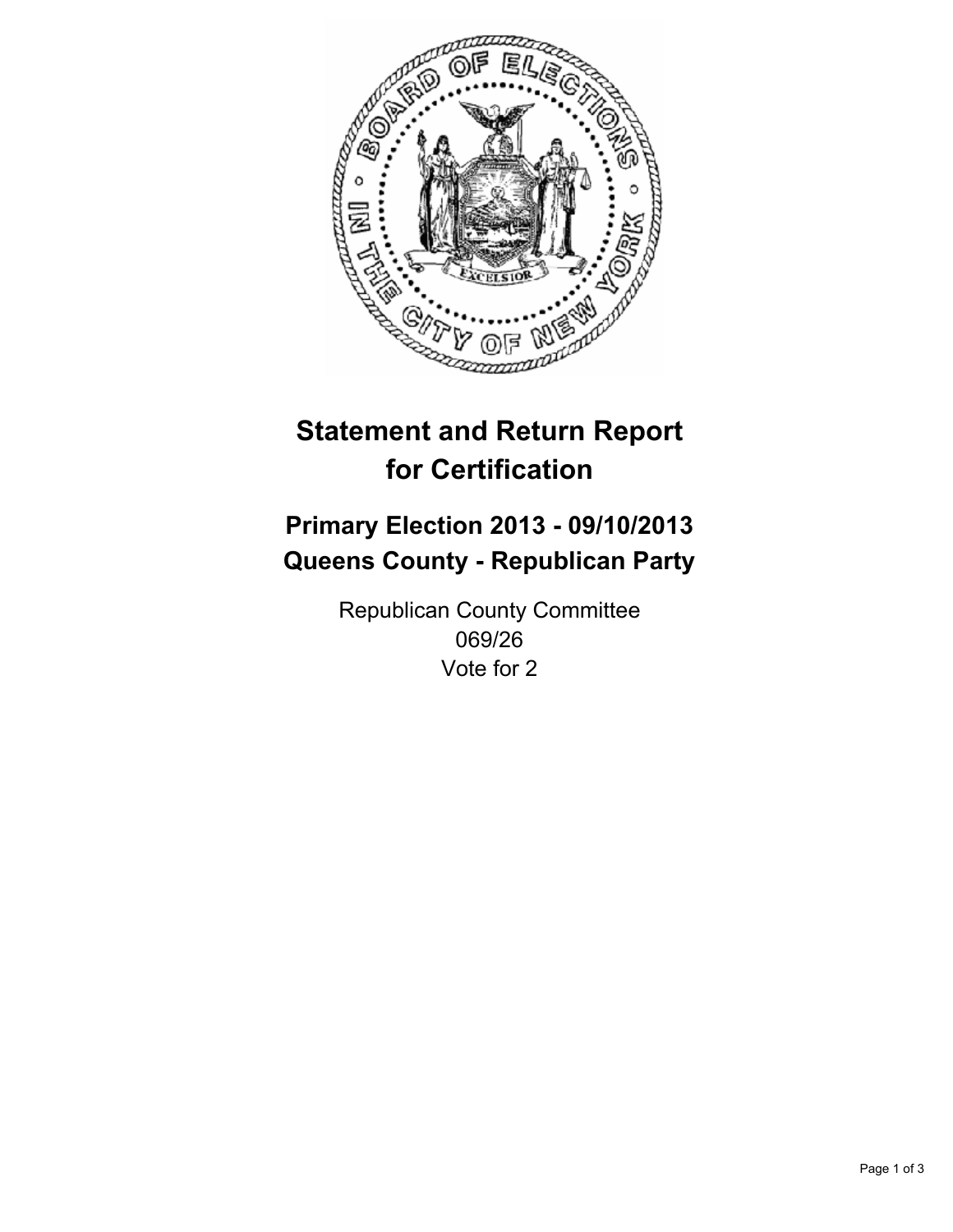

## **Assembly District 26**

| <b>EMERGENCY</b>        | 0        |
|-------------------------|----------|
| ABSENTEE/MILITARY       |          |
| <b>FEDERAL</b>          | 0        |
| SPECIAL PRESIDENTIAL    | $\Omega$ |
| AFFIDAVIT               | $\Omega$ |
| DANIELLE A. CATINELLA   | 18       |
| <b>BRANDON SOLIS</b>    | 3        |
| <b>JOANN SANTORELLI</b> | 14       |
| <b>MATTHEW STUPP</b>    | 3        |
| <b>Total Votes</b>      | 38       |